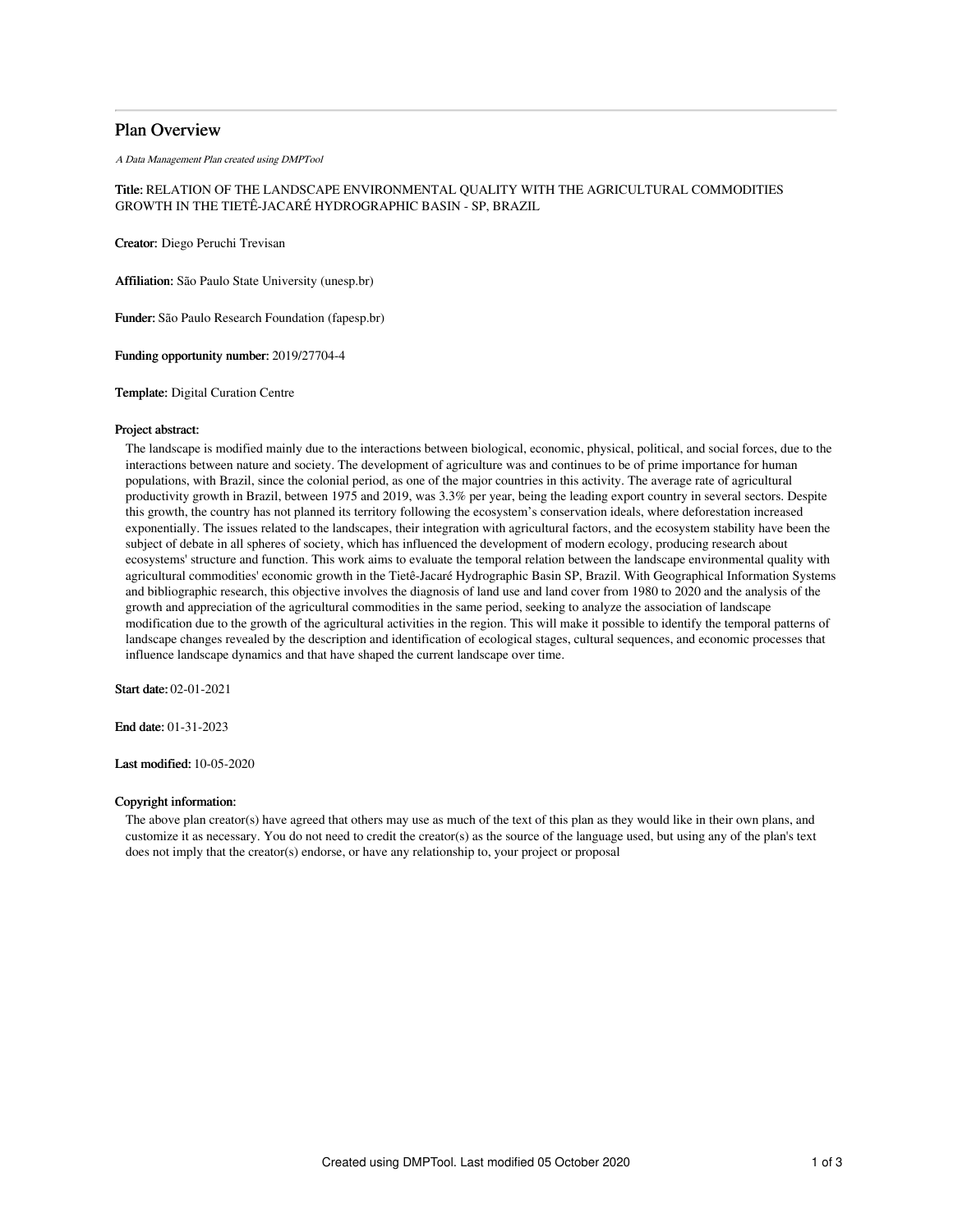# RELATION OF THE LANDSCAPE ENVIRONMENTAL QUALITY WITH THE AGRICULTURAL COMMODITIES GROWTH IN THE TIETÊ-JACARÉ HYDROGRAPHIC BASIN - SP, BRAZIL

### Data Collection

#### What data will you collect or create?

Quantitative and qualitative data about environmental quality - expressed in tables, maps, and graphics. Quantitative and qualitative data about the economic marketexpressed in tables, maps, and graphics. Bibliographic data about the study context- expressed and docx. and pdf. files Geographic Information System data - expressed shp. files and raster format.

### How will the data be collected or created?

The primary data will be collected from governmental agencies, papers, ONGs, etc.). This data will be organized and manipulated to create data about the study area.

# Documentation and Metadata

#### What documentation and metadata will accompany the data?

Name; Data; Region; Author; Source; Format;

#### Ethics and Legal Compliance

#### How will you manage any ethical issues?

This work won't manage any ethical issues.

# How will you manage copyright and Intellectual Property Rights (IP/IPR) issues?

This work won't manage any copyright and Intellectual Property Rights (IP/IPR) issues.

#### Storage and Backup

#### How will the data be stored and backed up during the research?

During the work, the data will be store in the personal hard drive and Google Drive of the student. After the finishing of the project, the data will follow the UNESP storage recommendations.

### How will you manage access and security?

During the work, only the participants of the project will have access to the data. After the finishing of the project, the data will follow the UNESP storage recommendations.

### Selection and Preservation

### Which data are of long-term value and should be retained, shared, and/or preserved?

All the data sharing will follow the UNESP storage recommendations. But all will recommend that the data from the project could be provided without time limits.

#### What is the long-term preservation plan for the dataset?

All the data sharing will follow the UNESP storage recommendations. But all will recommend that the data from the project could be provided without time limits.

# Data Sharing

#### How will you share the data?

All the data sharing will follow the UNESP storage recommendations.